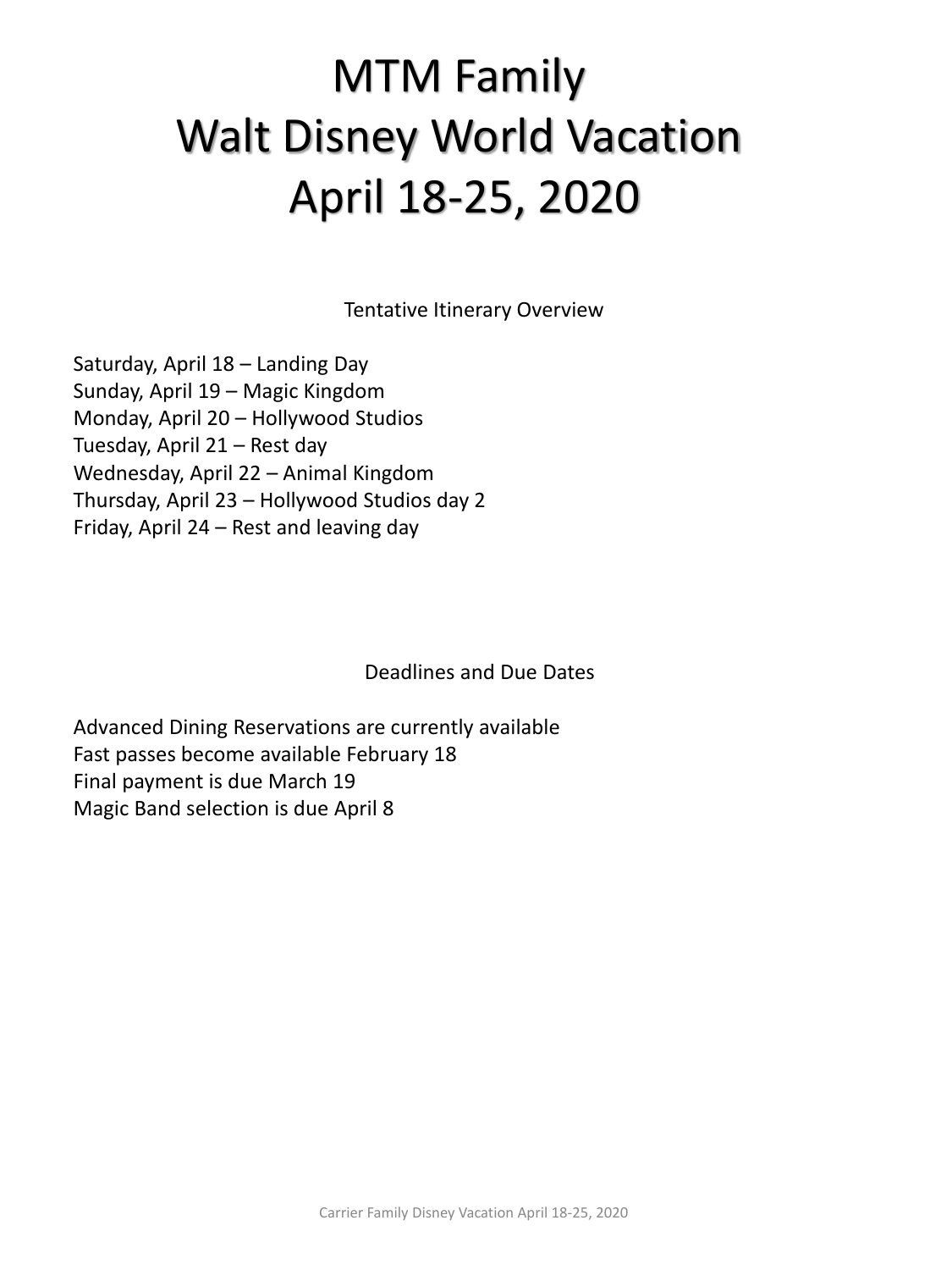# Magic Kingdom – April 19, Sunday

Tentative Itinerary Overview

- Be Our Guest pre-park opening Quick Service breakfast reservations –8:30am
- Before 9am, get in line for 7 Dwarfs Mine Train
- Complete Fantasyland
- Lunch
- Tomorrowland
- Buzz Lightyear Ranger Spin FP 12:30-1:30pm
- Space Mountain FP 2:15-3:15pm
- If you ride Buzz closer to 1:30pm, then straight to Space Mountain, they allow you to enter up to 10 minutes early if the queue isn't too busy. Or stop by Carousel of Progress in the mean time
- 3pm Parade
- Adventureland
- Dinner
- Frontierland
- Big Thunder Mountain FP 6:30-7:30
- Liberty square
- 9pm Fireworks display find a spot before 8pm with popcorn in hand

### Quick Service Lunch options

- Pinocchio Village Haus Mobile Order available
- Friar Nook
- Cosmic Rays Mobile Order available
- Lunching Pad Mobile Order available
- Tomorrow Land Terrace Mobile Order available

### Dinner options

• Crystal Palace – Table Service option - roughly 1-1.5 hours to complete – Character dining. Aiming for 4/4:30pm reservation time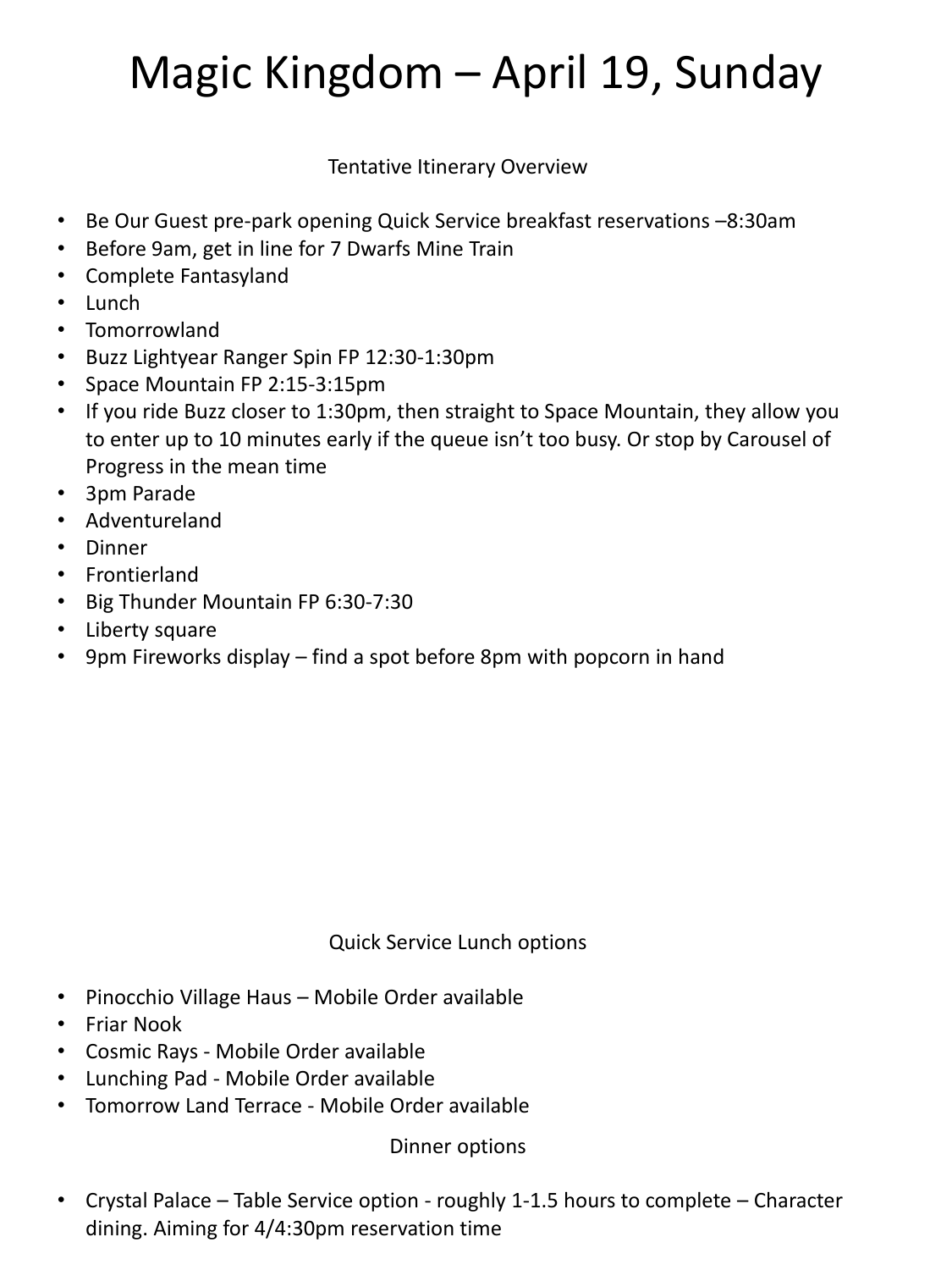# Hollywood Studios – April 20, Monday

Tentative Itinerary Overview

- Arrive between 7-8 am. Get through the gates, pass security
- Sign up for Jedi Training
- 8am on the dot  $-$  join Rise of the Resistance boarding group via app
- In park Breakfast
- Galaxy's Edge Popcorn, milk and shopping
- **Shopping**
- Jedi training
- Star Tours
- Lunch Docking Bay 7
- Droid Depot 2:40 pm they are very flexible with their timings. You are welcome to arrive very early
- Millennium Falcon Smugglers Run FP 3:30-4:30 pm. Arrive at 3:30pm exactly.
- Dinner Mama Melrose 4:20pm
- Savi's Workshop 5:50pm this is time specific as there are a limited number of people in each group.
- Oga's Cantina reservation required I am working on this

#### Park Hours

Currently, Hollywood Studio is scheduled to open at 9am. I suggest arriving at least 1- 1.5 hours before hand in order to get everything done and allow for the crowds. We will review the park times just before you leave

### Quick Service Lunch options

- Docking Bay 7 Mobile Order available
- Ronto Roasters Mobile Order available
- Pizzarizo
- ABC Commissary

#### Dinner options

• Mama Melrose's Ristorante Italiano - Table Service option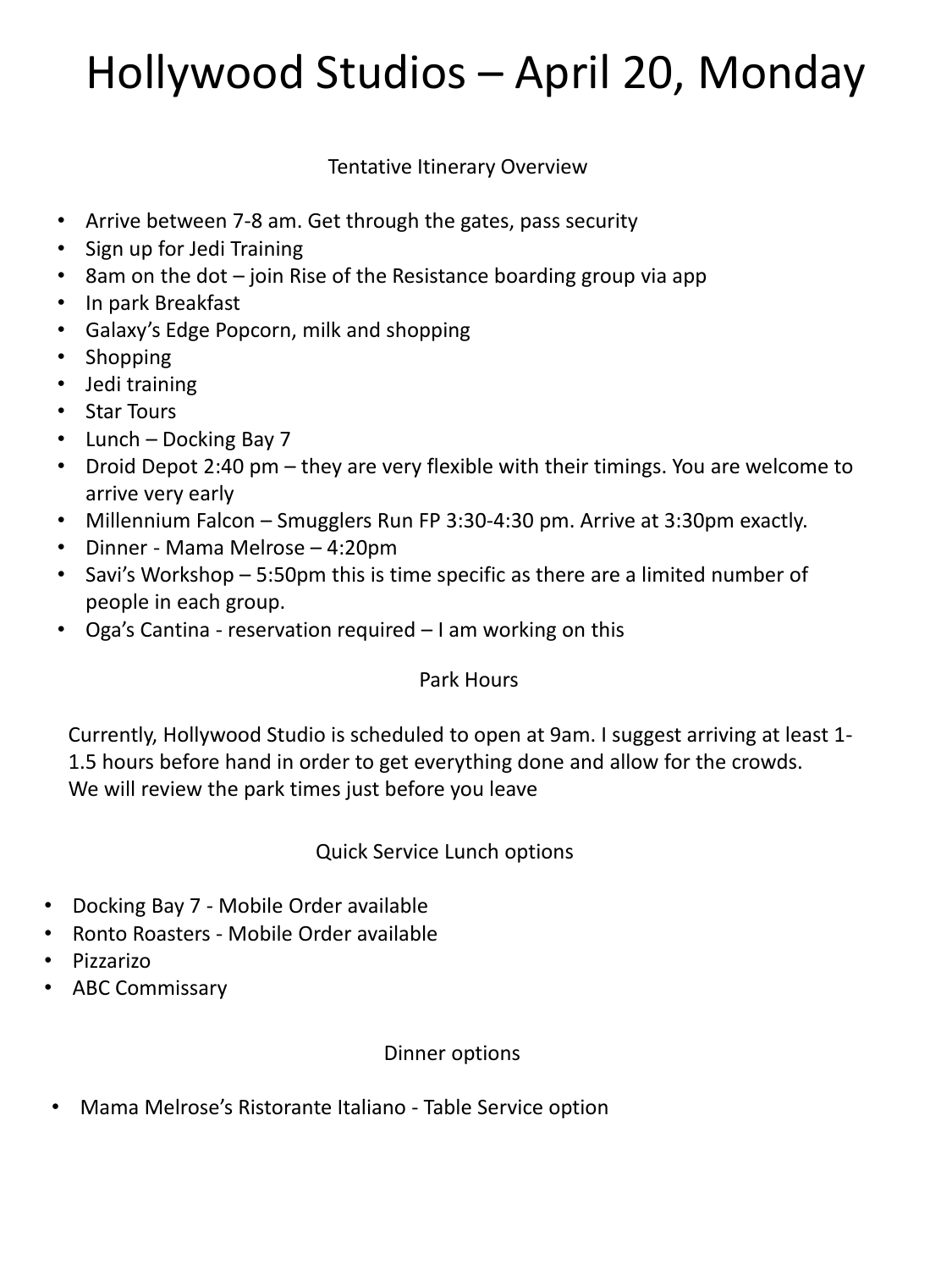# Animal Kingdom – April 22, Wednesday

Tentative Itinerary Overview

- Hotel breakfast
- Arrive between 8-9 am. Get through the gates, pass security
- Na'vi river Journey
- Flights of Passage 10:40am-11:40 am join queue right away, as if can take a few minutes to load the ride
- Collect Wilderness Explorer Badges
- DiscoveryLand visit map #4 and receive Wilderness Explorer books
- 11am Festival of the Lion King
- Lunch Harambe Marketplace
- Kilimanjaro Safaris 12:20-1:20
- Rafiki's Planet Watch? Not necessary but still fun
- Asia
- Expedition Everest 2:05 pm-3:05 pm
	- Once you have scanned into the FP queue, open your MDE app and obtain Rivers of Light fastpasses
- Dinoland USA
	- Boneyard
	- Dinosaur
- **Dinner**
- 8:30 pm Rivers of Light

Dinner options

- Pizzafari
- Restaurantasaurus
- Flame Tree BBQ